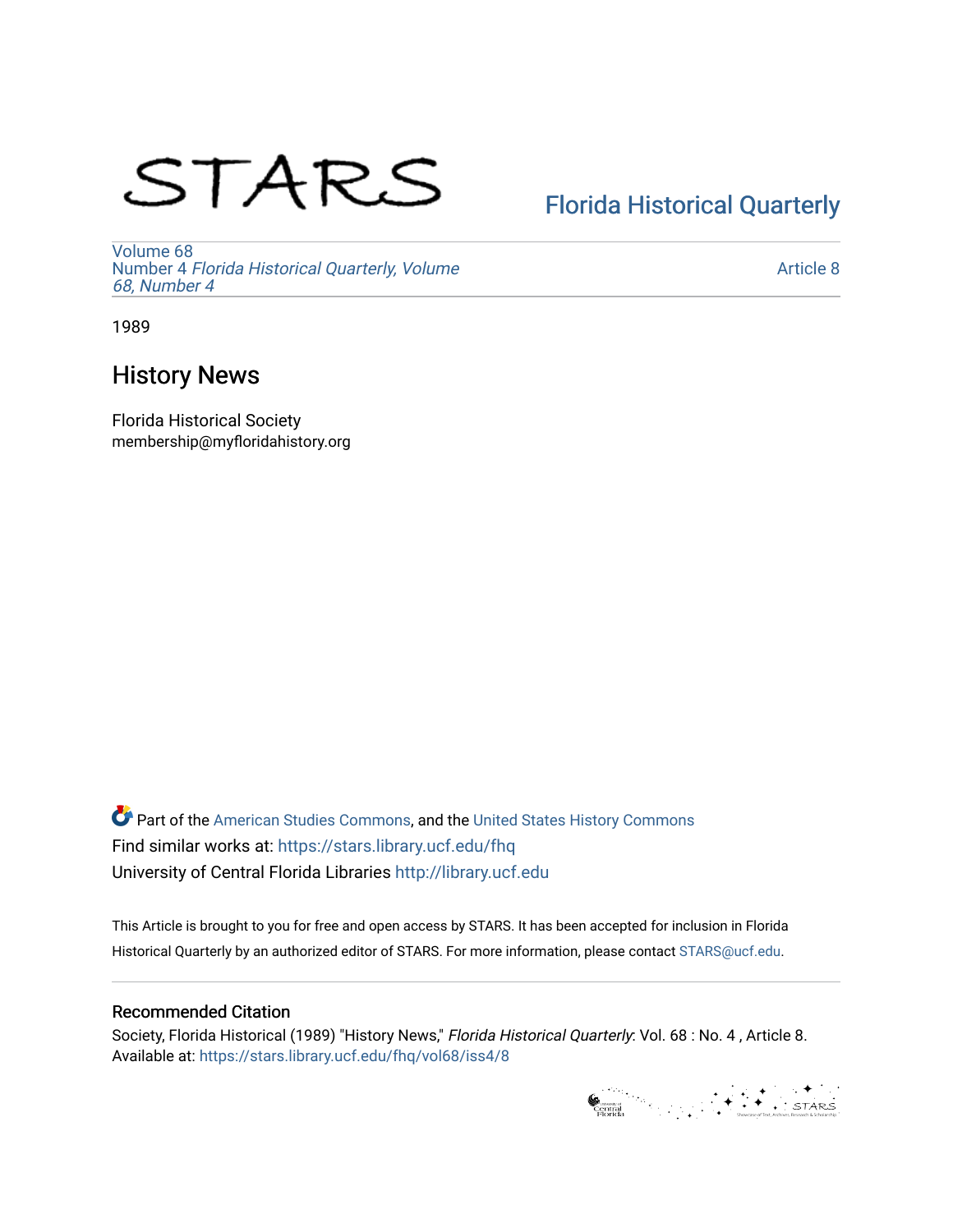## *Annual Meeting*

The Florida Historical Society will hold its eighty-eighth convention in Tampa, May 10, 11, and 12, 1990. The Florida Historical Confederation will hold its annual meeting and workshops at this time also. The convention hotel is the Busch Gardens Holiday Inn, 2701 East Fowler Avenue, Tampa (813-971- 4710). Welcoming the delegates on Friday morning will be the mayor of Tampa; the chair of the Hillsborough County Commission; and James Judy, president of the Tampa Historical Society. Chairpersons and moderators for the planned sessions are Raymond Arsenault, USF-St. Petersburg; Pete Cowdrey, Museum of Florida History; Edward F. Keuchel, Florida State University; Glenda Alvin, St. Petersburg Junior College; Timothy Clemmons, AIA, Rowe, Holmes & Associates; James W. Covington, University of Tampa; Paul George, University of Miami; Mitchell Snay, Denison University; Gregory Padgett, Eckerd College; Joseph Cernik, Saint Leo College; David Shedden, The Poynter Institute for Media Studies; and Jackson Walker, Dade Battlefield Society. Presenting papers at the sessions are Pat Brewer, University of Georgia; Darden A. Pyron, Florida International University; Raymond Vickers, Florida State University; Frank Alduino, Anne Arundel Community College; Robert Snyder, University of South Florida; Jack E. Davis, Brandeis University; Melody Bailey, USF-St. Petersburg; Lawrence Cottrell, USF-St. Petersburg; Christian Warren, USF-St. Petersburg; Ron Haase, University of Florida; Steven Branch, University of South Florida; Lynn Ware, Winthrop College; Diana Jarvis Godwin, Historic Pensacola Preservation Board; William S. Coker, University of West Florida; Canter Brown, University of Florida; Janet S. Matthews, Sarasota Historical Society; Clifton Paisley, Florida State University; M. Edward Hughes, Tampa; Brian R. Rucker, Florida State University; Tracy J. Revels, Florida State University; Stephen Whitfield, Brandeis University; Jack McTague, Saint Leo College; James O. Horton, George Washington University and the Smithsonian

[523]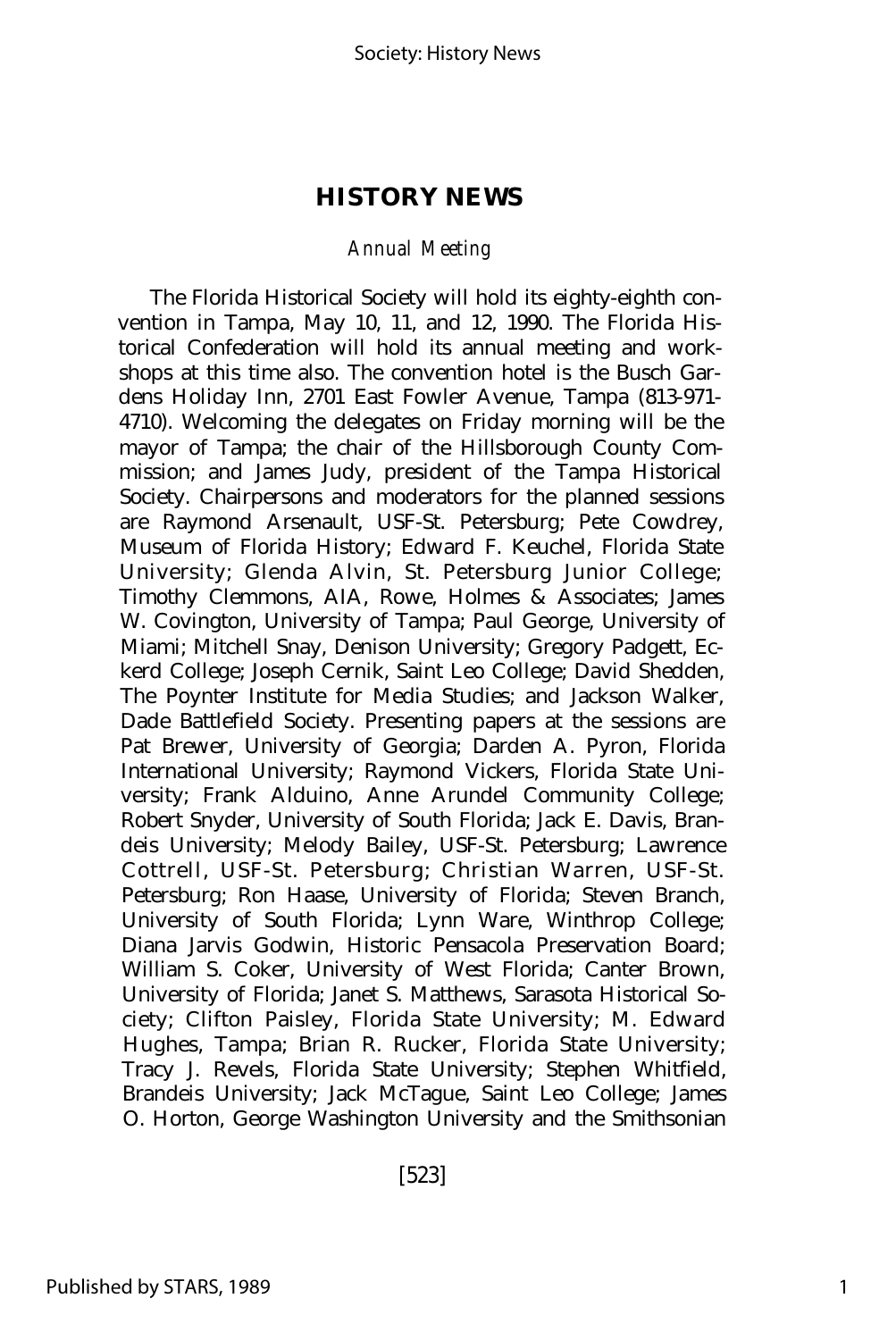Institution; Peter Arnade, SUNY-Binghamton; William Dayton, Attorney; Leland Hawes, *Tampa Tribune;* Jim Clark, *Orlando Sentinel;* Eliot Klinberg, *Palm Beach Post;* Joan Morris, *Tallahassee Democrat;* James Michael Denham, Limestone College; David Coles, Florida Department of Archives and History; and Joe Knetsch, Department of Natural Resources.

The banquet will be held Friday evening at the Busch Gardens Holiday Inn. Stetson Kennedy will speak on "Palmetto Country: A Retrospective." The winners of the Rembert W. Patrick Book Prize, Charlton W. Tebeau Book Prize, Arthur W. Thompson Memorial Prize in Florida History, the President's Prizes, and the American Association for State and Local History Awards will be presented.

The History Fair projects will be on exhibit throughout the conference in ballroom A and B, and prizes will be awarded on Friday afternoon at 4:30 p.m. The President's reception and concert will be held following the banquet. The annual J. Leitch Wright Memorial Run, Walk, Crawl will be held on Saturday morning. Thomas Graham is the run master. The Society's annual picnic will be held at University of Tampa campus at 1:15 p.m., Saturday, following the Society's annual business meeting and final sessions. There will be tours of the Museum of Science and Industry and the University of South Florida Library on Thursday afternoon. A tour of Ybor City, given by L. Glenn Westfall, is scheduled for Friday at 5:30 p.m., and a tour of the University of Tampa and Historic Plant Hotel will be available on Saturday afternoon. The board of directors will hold its business meeting at 2:00 p.m. on Thursday. James Judy is in charge of local arrangements.

# *Florida Historical Confederation*

Registration for the Florida Historical Confederation meeting at the Busch Gardens Holiday Inn, Thursday, May 10, 1990, begins at 8:00 a.m. in the hotel alcove. The Confederation has scheduled three panels on that day. Presenting papers or serving as moderators are Nick Wynne, Florida Historical Society; Ronald Cooper, Florida Endowment for the Humanities; Michael Brothers, Museum of Florida History; Ellen Babb, Heritage Park; Gail Conner, Museum of Florida History; John Abendroth, MOSI; Paul E. Camp, University of South Florida; Robert Taylor, Lightner Museum; and David Brown, Dade City.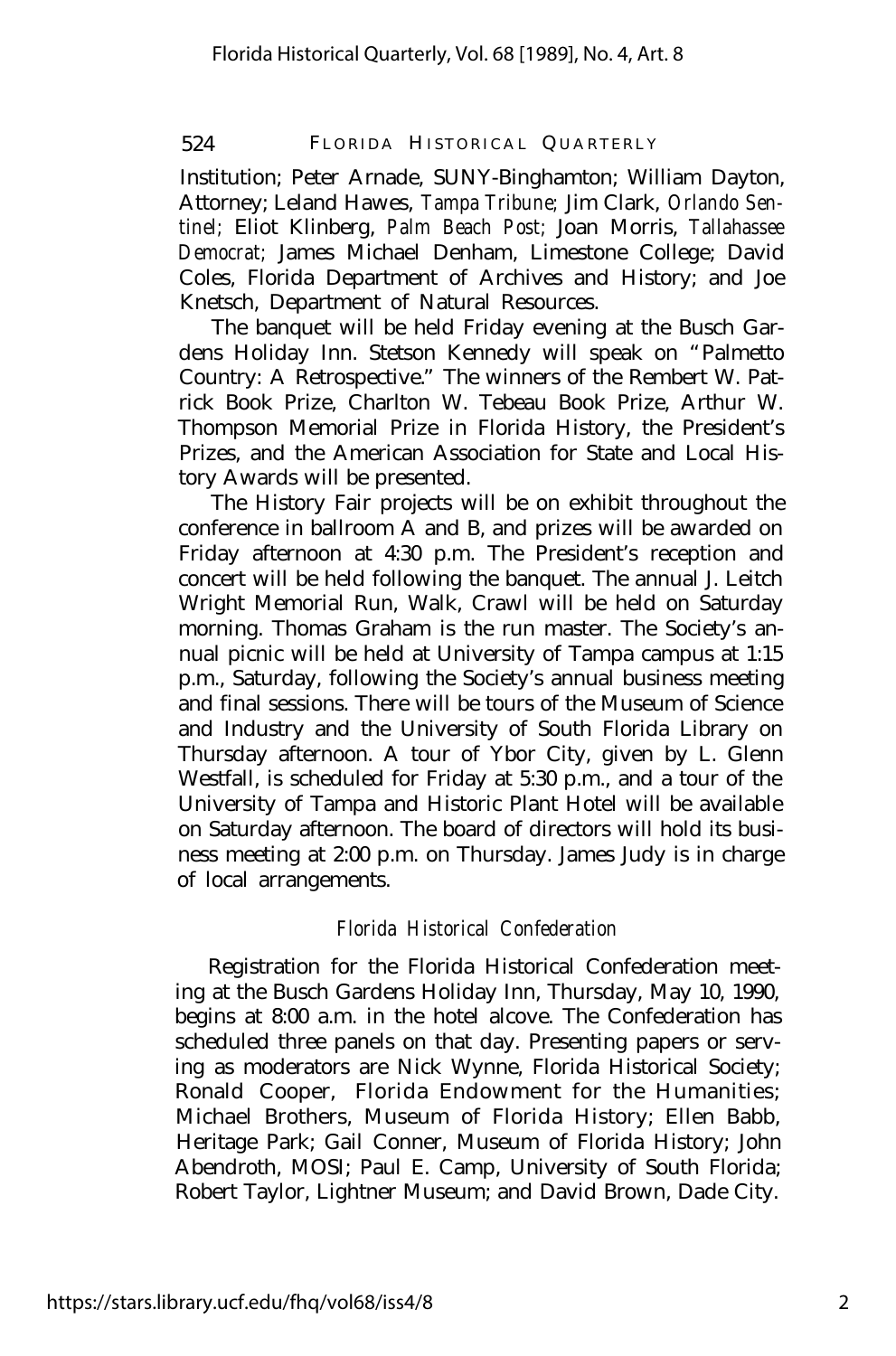#### *National Register of Historic Places*

The Florida Department of State, Division of Historical Resources, reports the following Florida properties added to the National Register of Historic Places during the year 1989: Alachua County— University of Florida Campus Historic District, Evinston Community Store and Post Office, Pleasant Street Historic District, and Old WRUF Radio Station; Broward County— Joseph W. Young House; Charlotte County— Punta Gorda Fish Company Ice House; Columbia County— Fort White School Historic District; Dade County— Downtown Miami Multiple Resources, Entrance to Central Miami, and Venetian Causeway; Duval County— Avondale Historic District; Escambia County— Alger-Sullivan Lumber Company Residential Historic District; Highlands County— Multiple Resources of Sebring; Hillsborough County— Mediterranean Revival Style Buildings of Davis Island; Lee County— Lee County Court House and Buckingham School; Leon County— Tall Timbers Plantation, Covington House, and Los Robles Gate; Levy County— Cedar Keys Historic and Archaeological District; Liberty County— Otis Hare Archaeological Site; Palm Beach County— Old Lake Worth City Hall; Pinellas County— Pass-a-Grille Historic District; Polk County— Old Polk County Court House and C. L. Johnson House; St. Lucie County— St. Lucie Village Historic District; Sarasota County— Multiple Resources of Venice; Seminole County— Sanford Residential Historic District; Taylor County— Old Taylor County Jail and Old Perry Post Office; Volusia County— New Smyrna Woman's Club, Historic Winter Residences of Ormond Beach, and Old DeLand Memorial Hospital; and Washington County— South Third Street Historic District.

#### *William and Sue Goza Collection*

The William and Sue Goza Collection of Historical Newspapers has been presented to the P. K. Yonge Library of Florida History, University of Florida. The Collection, spanning almost 100 years from 1768-1865, includes over 900 newspapers from New York, Philadelphia, New England, and the South. The papers contain stories, correspondence, editorials, sketches, and other references about people and events in Florida. An authority who has examined the Collection notes its great value. "The papers covering the War of 1812 and the articles on Amelia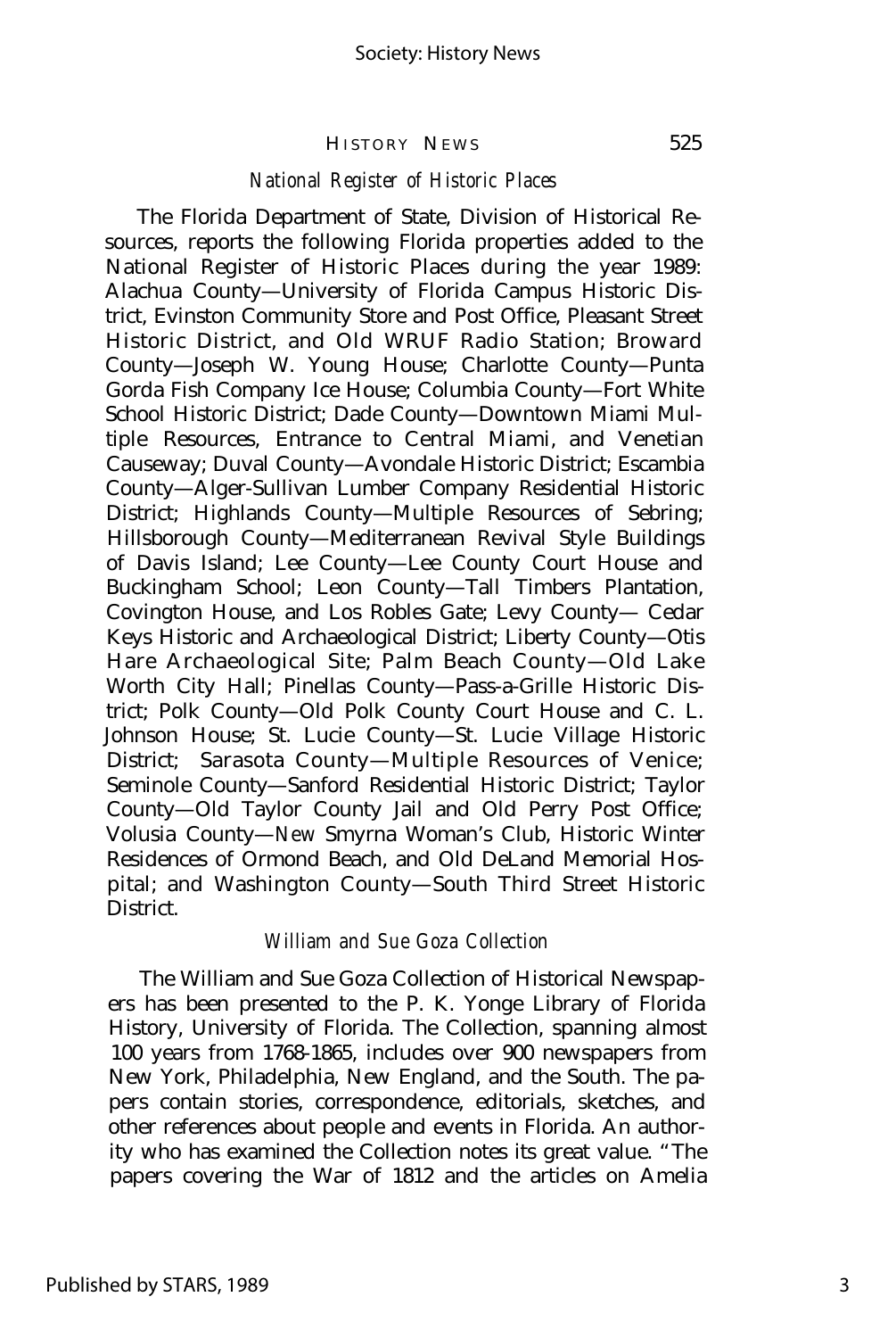Island, as well as the Indian Wars, are exceptionally complete." The P. K. Yonge Library of Florida History has a major collection of nineteenth- and twentieth-century Florida and southern newspapers. The William and Sue Goza Collection of Historical Newspapers is a valuable addition to the library and will be important for research scholars.

# *Margaret L. Chapman Memorial*

The Margaret L. Chapman Photographic Preservation Room was dedicated in her memory at the University of South Florida Library. Ms. Chapman was, for many years, the executive secretary of the Florida Historical Society and librarian at the P. K. Yonge Library of Florida History at the University of Florida before she was appointed director of Special Collections at the University of South Florida. She was the editor of the facsimile edition of *Florida Breezes: Or Florida New and Old,* by Ellen Call Long, which was reprinted in 1962 by the University of Florida Press in the Florida Facsimile and Reprint Series.

### *Awards*

Florida Congressman Charles E. Bennett of Jacksonville received the annual D. B. McKay Award from the Tampa Historical Society, November 16, 1989. This state-wide award is presented to persons who have made "significant contributions to the cause of Florida history." Congressman Bennett is the author of several books on Florida history; the latest is *Twelve on the River St. Johns,* published by the University of Florida Press.

The Florida Folklife Council annually presents the Florida Folk Heritage Awards to outstanding folk artists and folk culture advocates. The recipients of the 1989 Heritage Awards were E. W. "Judge" Carswell of Chipley. His books and articles describe the folklife and folklore of northwest Florida, including his native Holmes County. Mr. Carswell helped found the Wausau Possum Festival and the Ponce de Leon Collard Festival. A second recipient was Nikitas Tsimouris of Tarpon Springs, who plays Greek folk tunes at community festivals. A third annual winner was Robert R. "Chubby" Wise from Glen St. Mary, who was recognized for his role in defining a distinctive bluegrass fiddle style. The award ceremonies were dedi-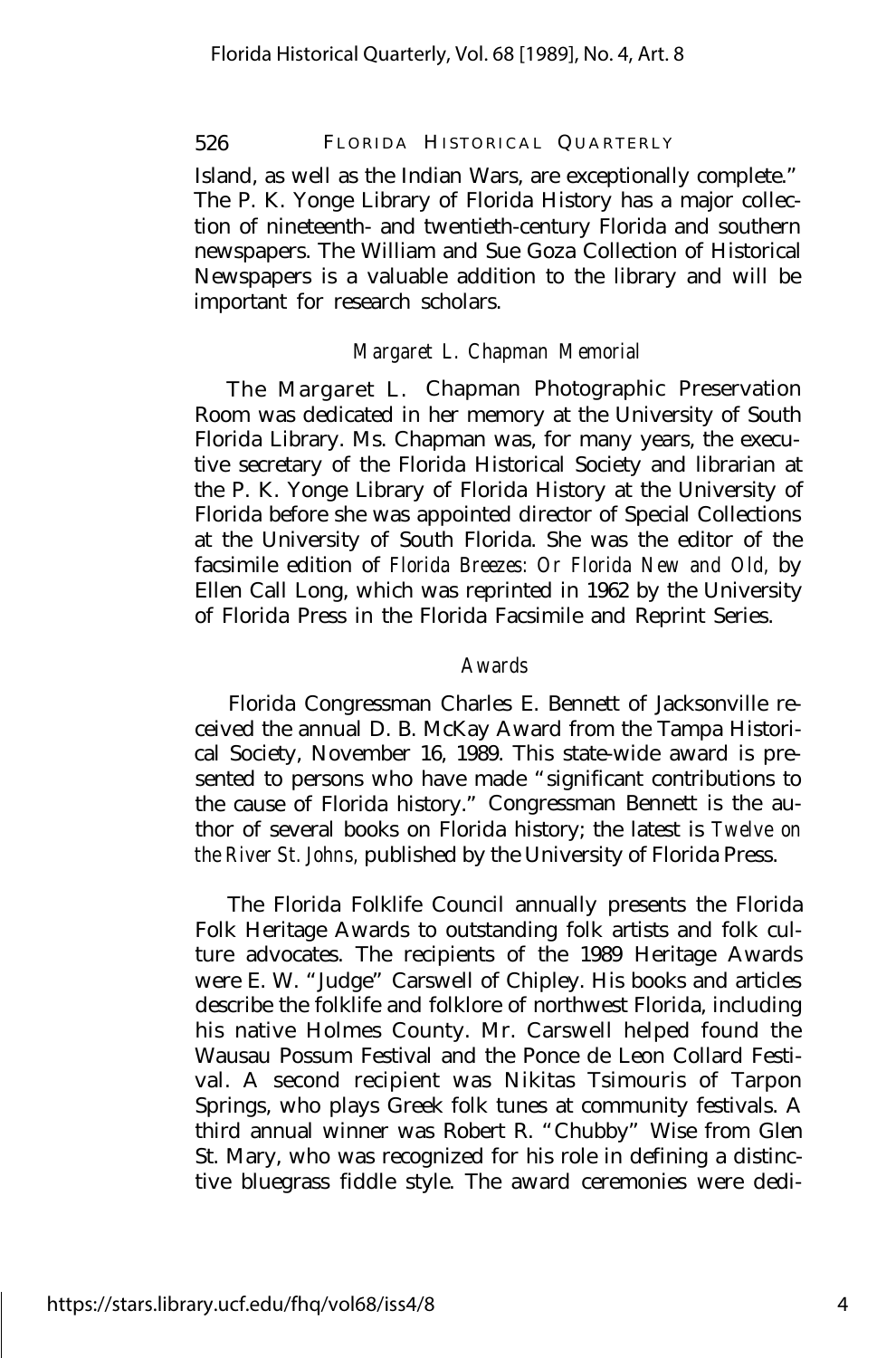cated to the memories of Zora Neale Hurston and Marjorie Kinnan Rawlings. The Council invites nominations for the 1990 Florida Folk Heritage Awards. Nominees should be worthy of state recognition and relate directly to Florida folklife. Nominations should be directed to the Florida Folklife Council, Florida Folklife Programs, P. O. Box 265, White Springs, FL 32096.

#### *Announcements and Activities*

"The Richard Aloysus Twine: Photographer of Lincolnville, 1922-1927," is an exhibit of photographs taken by Twine, St. Augustine's first known black photographer. This exhibit opened at the St. Augustine Historical Society Library in February 1990 to commemorate Black History Month. The sixty-six pictures included are from a collection of glass plates that were found in a house in St. Augustine that was being demolished. Twine's photography studio was on Washington Street, a business area for the St. Augustine black community. Dr. Patricia C. Griffin and Diana S. Edwards of St. Augustine interviewed members of the local black community to secure information needed to identify and interpret Twine's pictures. The exhibit was supported by a grant from the Florida Endowment for the Humanities. It is available as a travelling exhibit to schools and organizations. Address inquiries to Page Edwards, director, St. Augustine Historical Society, 271 Charlotte Street, St. Augustine, FL 32084 (904-824-2872).

The Pensacola Historical Society celebrated its fifty-seventh anniversary at a dinner meeting, March 19, 1990, with John R. Thompson, publisher of *Pensacola Magazine* as guest speaker. The Society was founded February 14, 1933, and chartered one month later. The first meeting was in the Hotel San Carlos with H. Clay Armstrong presiding as president. The Society helped organize Pensacola's first festival, "The Festival of Five Flags," and the 1959 Florida Quadricentennial Celebration. It operates the Pensacola Historical Museum in Old Christ Church, and the society's library and archives will be available for research in the Beacon Building.

The Dade Battlefield Society, Inc., invites both memberships and participation in its various activities. The Society meets the first Tuesday of each month at 7:00 p.m. in the Community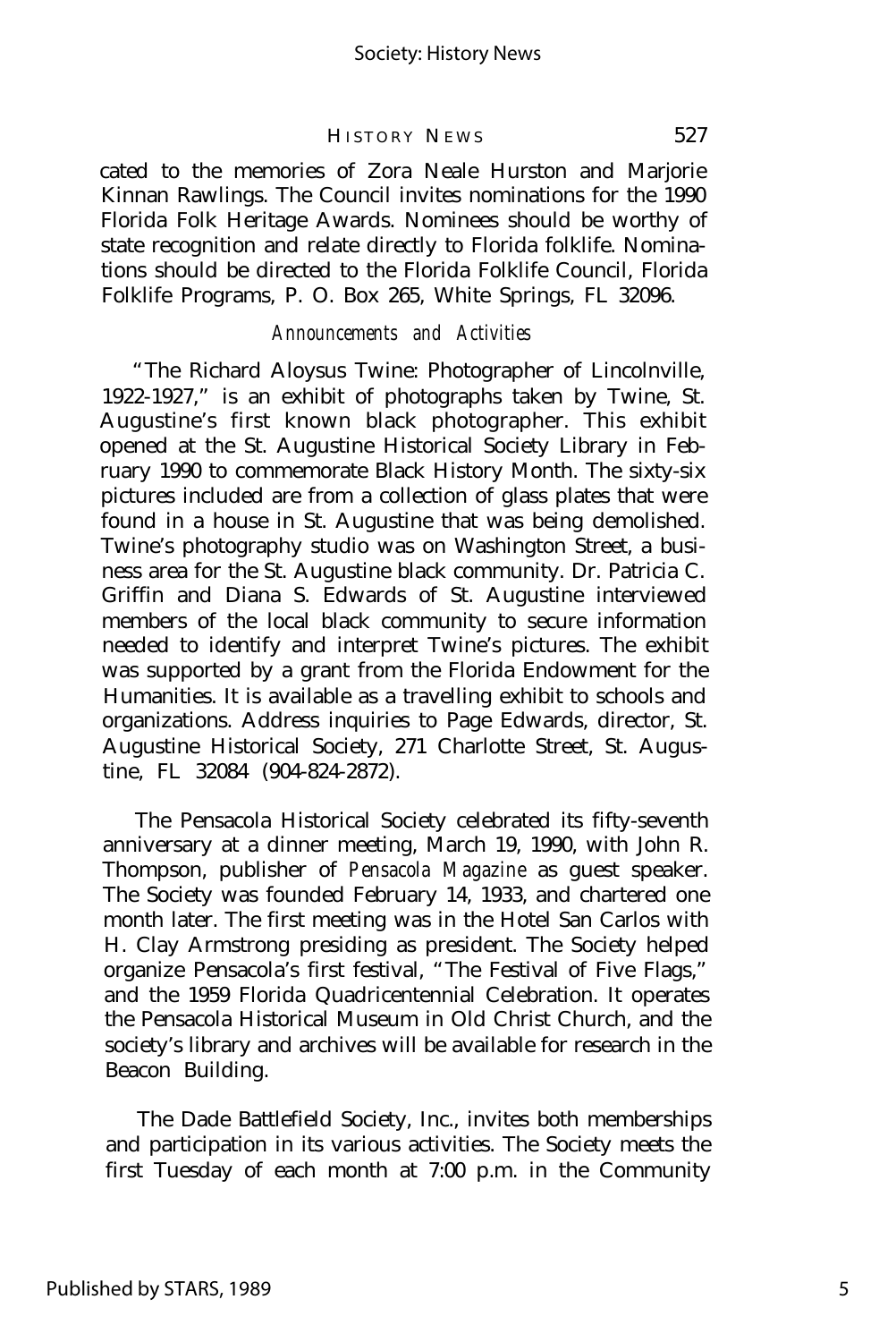Center at Dade Battlefield Park in Bushnell. The Society annually sponsors a reenactment of the Dade battle at the Dade Battlefield Park. For information on membership, write the Society, P. O. Box 309, Bushnell, FL 33513.

The Southeastern American Society for Eighteenth-Century Studies (SASESC) invites submissions for its annual competition. An award of \$250 will be given for the best article on an eighteenth-century subject published in a scholarly journal, annual, or collection between September 1, 1989, and August 31, 1990, by a member of SASECS or a person living or working in the SASECS area (Florida is included). Authors may submit their work to Professor Vincent Carretta, Department of English, University of Maryland, College Park, MD 20742. Articles must be submitted in triplicate, post-marked by November 9, 1990.

The Travel to Collections Program of the National Endowment for the Humanities provides grants of \$750 to assist American scholars to meet the costs of long-distance travel to research collections, archives collections, museums, and other repositories throughout the United States and the world. The next application deadline is July 15, 1990. Information is available by contacting the Travel to Collections Program, Division of Fellowships and Seminars, Room 316, National Endowment for the Humanities, 1100 Pennsylvania Avenue, N.W., Washington, DC 20506.

In honor of Professor Louis R. Harlan, the University of Maryland at College Park is presenting a conference titled "The Age of Booker T. Washington" on May 2-3, 1990. Professor Harlan will speak on "White Southerner as Historian of the Black Experience," with comments by John Hope Franklin, August Meier, and C. Vann Woodward. The other keynote address will be delivered by Professor Leon Litwack on "The Two Americas: Race Relations in the South in the Era of Booker T. Washington." The sessions, all open to the public, will be on the University of Maryland campus and at the National Archives, Washington, DC. For information on the conference and hotel accommodations, write Booker T. Washington Conference, Department of History, University of Maryland, College Park, MD 20742.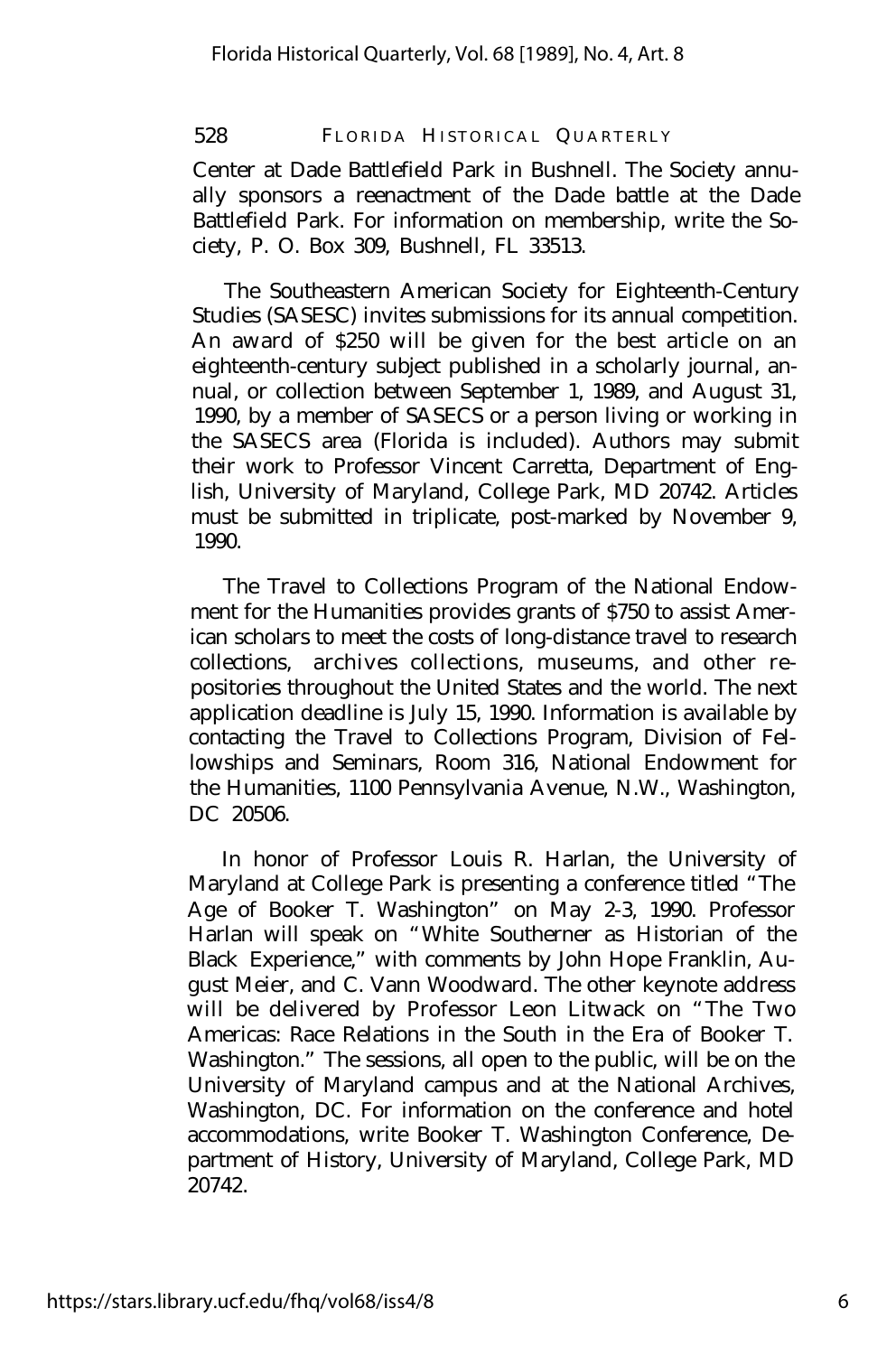The University of Kentucky announces the Martin Luther King, Jr., Prize for research in African-American history. The prize of \$500 will be awarded biennially for an article published in the preceeding two years. Scholarly articles in the field of African-American history, published in the calendar years 1989 and 1990, are eligible for the first award to be announced in February 1991. Submissions and nominations should be sent to the Martin Luther King, Jr., Prize Committee, Department of History, University of Kentucky, Lexington, KY 40506. The deadline is December 31, 1990.

The Oral History Association will hold its 1991 annual meeting on October 10-13, 1991, at Snowbird, near Salt Lake City, Utah. Proposals for papers, panels, and speakers, particularly on such things as women, ethnic topics, and the region of the American West should be sent by December 1, 1990, to either of the program co-chairs: Jay M. Haymond, Utah State Historical Society, 300 Rio Grande, Salt Lake City, UT 84101, or Rebecca Sharpless, Institute for Oral History, B. U. Box 7271, Baylor University, Waco, TX 76798. The 1990 annual meeting of the association will be held November 8-11, 1990, in Cambridge, MA. For program information contact Richard C. Smith, OHA Executive Secretary, 1093 Boston Avenue, 720, Los Angeles, CA 90024.

The *Journal of Confederate History* invites the submission of articles, book reviews, and book length manuscripts on the Civil War for publication in the *Journal* or through the Guild Bindery Press. For information, write the Editorial Advisory Board, *Journal of Confederate History,* Box 2071, Lakeway Station, Paris, TN 38242.

A prize for the best new work by an American Indian writer has been established by the University of Nebraska Press. The award will be presented annually. The award-winning manuscript will be published as a book, and its author will receive an advance of \$1,000. The deadline for submissions this year is July 1, 1990. For rules and entry forms, write American Indian Prose Award, University of Nebraska Press, 327 Nebraska Hall, Lincoln, NE 68588.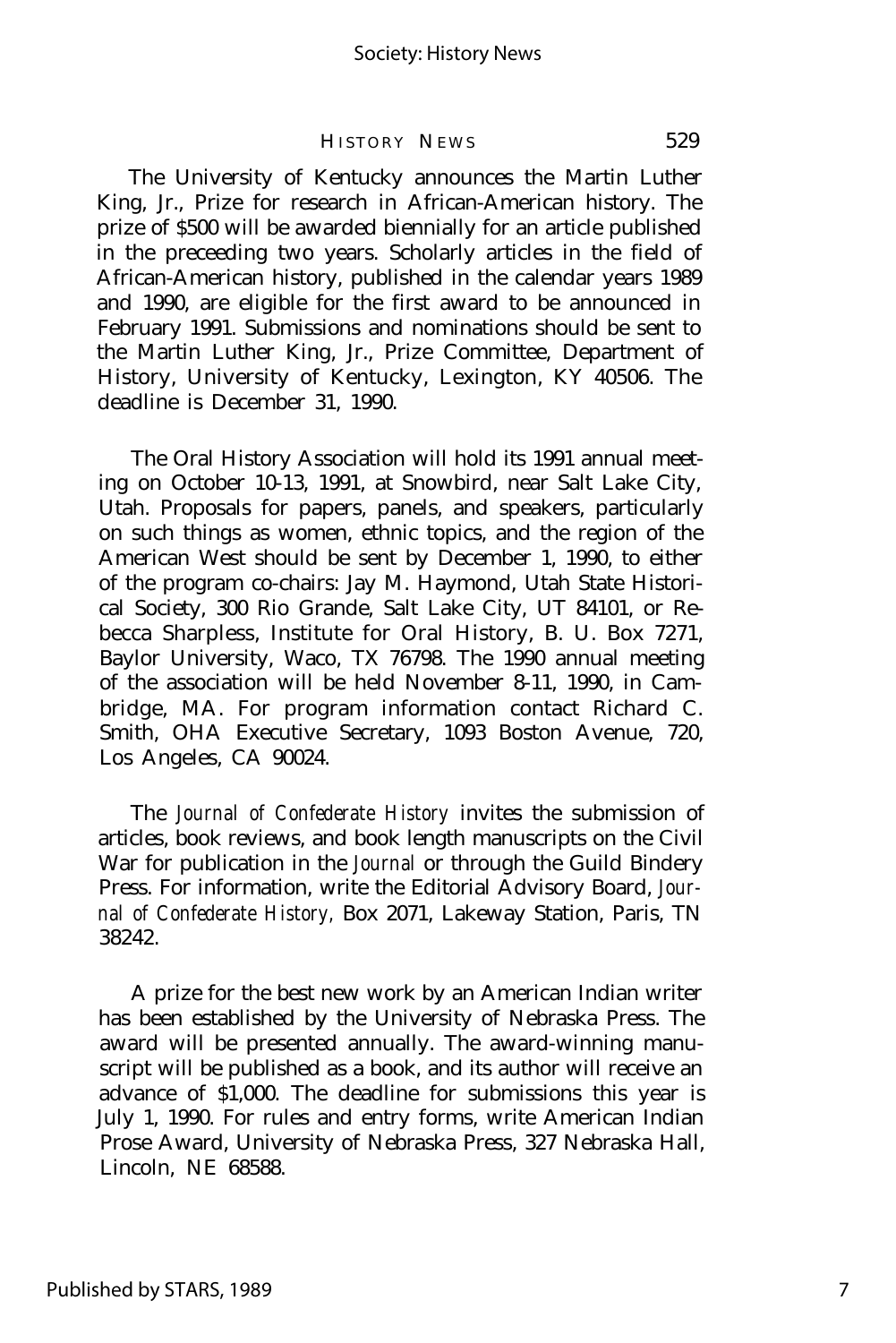"The Interaction of Cultures in the Antebellum South" will be the topic of the Porter L. Fortune Chancellor's Symposium on Southern History to be held at the University of Mississippi, October 3-5, 1990. The meeting will examine how blacks influenced white culture, how whites influenced black culture, and the degree to which interaction was possible under slavery. Sessions will consider a number of topics including religion, the use of nature, architecture, work and economic attitudes, and music. For additional information, contact Ted Ownby, Department of History, University of Mississippi, University, MS 38677.

The Fellowship of Southern Writers was formed in 1988 by a group of Southerners to recognize distinction in southern letters and to encourage writing by young writers from the South. Awards will be given every two years. For additional information, write Sally Robinson, Arts and Education Council, Suite 201, 424 Torture Avenue, Chattanooga, TN 37403.

The Virginia Historical Society is sponsoring "New Directions in Virginia History," a conference designed to bring together historians, archivists, and teachers of all periods of the Commonwealth's history. It is scheduled for October 11-13, 1990. Five plenary sessions will consider Virginia history choronologically, and sessions will present specialized topics. During these sessions, leading historians will present papers and two panelists— one a historian and the other an archivist— will offer comment. Four teaching workshops will be included among the sessions. For information, write William B. Obrochta, Virginia Historical Society, P. O. Box 7311, Richmond, VA 23221.

# *Obituary*

Clarissa Anderson Gibbs of St. Augustine died January 21, 1990. Mrs. Gibbs and her family have had a major impact on the history of St. Augustine since the mid 1880s. She was the daughter of Dr. Andrew Anderson, the friend and confidante of Henry M. Flagler. Her family home, Markland, on which construction began in 1839, is part of the Flagler College complex. Dr. Anderson was a benefactor of St. Augustine, St. Johns